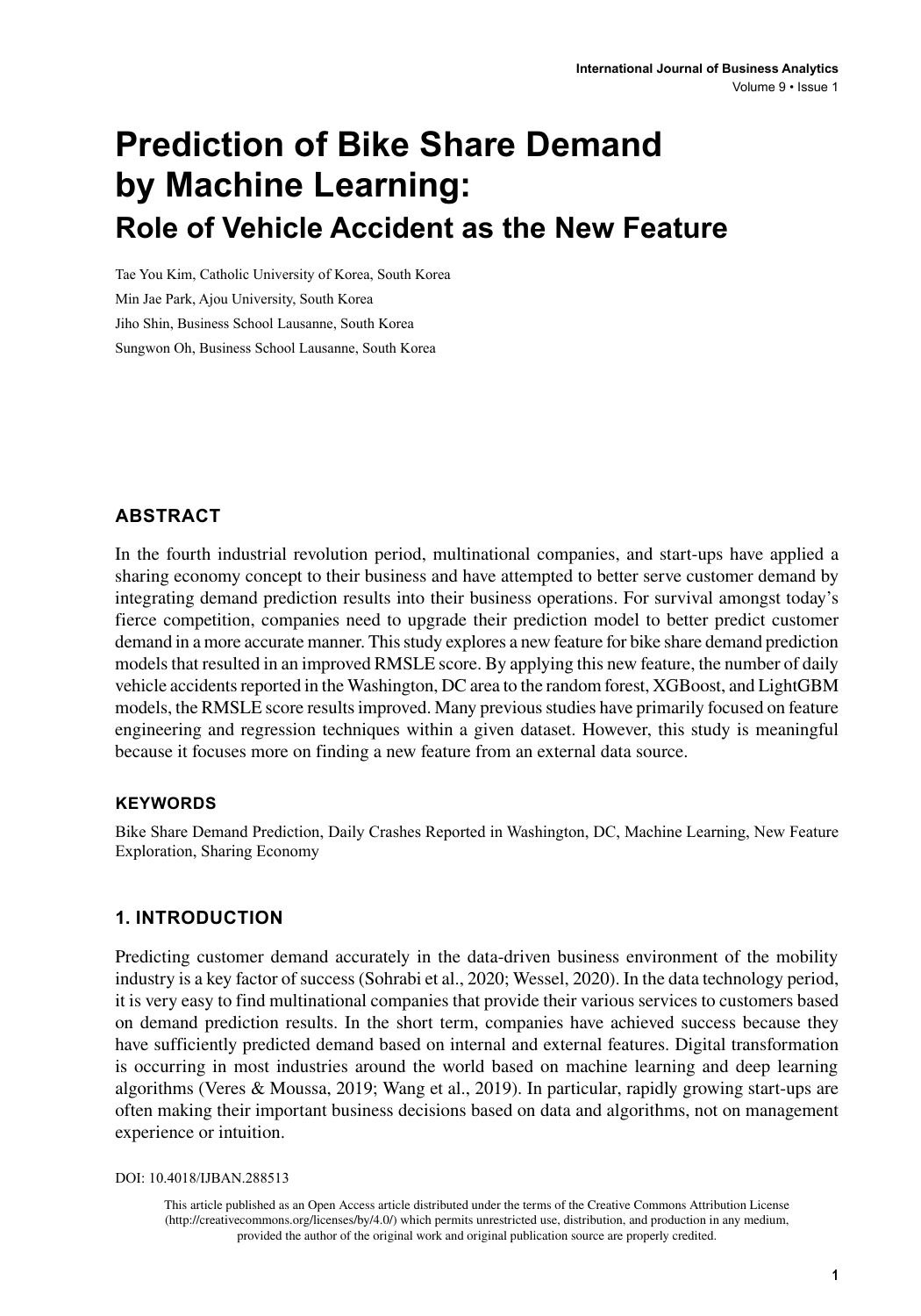In a modern society where environmental problems are increasingly serious, the bike is an ecofriendly means of transportation that benefits from individuals maximizing its exercise effects during the COVID-19 epidemic. The bike has attracted worldwide attention since a few years ago as it has been transformed into a "shared" good. It is not just for leisure purposes, but for the transportation itself (Böcker et al., 2020; Gu et al., 2019). Shared bike programs in many cities around the world are considered a means of responding to climate change and energy crises when implementing sustainable transportation systems. A shared bike system is an important and necessary means to promote the use of bikes and further implement an efficient urban transportation system. However, despite its many advantages, the number of cities and businesses that are reluctant to introduce a shared bike program is increasing due to the disadvantages of high fixed costs such as installation cost or operating cost. Thus, an accurate demand prediction is required for the continuous operation of a bike sharing program. One of the earliest shared economy models in the mobility industry was the bike sharing system. In particular, Capital Bikeshare, which launched the bike rental business in the Washington, D.C. area, hosted a data science competition in the Kaggle Competition platform to predict customer bike share demand (Fanaee-T  $\&$  Gama, 2014). In response, a number of efforts have been made by data scientists and data analysts around the world to predict demand by using various data mining techniques.

Shared bikes are emerging as an alternative means of transportation that can comprehensively improve environmental problems, traffic jams, poor quality of life caused by car-oriented transportation systems, and can guarantee practical effects (de Chardon, 2019; Gu et al., 2019). In addition, shared bikes have several advantages when establishing an integrated public transportation system in connection with public buses and urban rail systems. First, the average distance of a bike trip is around 3-5 km (last mile), but it is possible to travel longer distances in connection with public transportation. Secondly, the catchment area of public transportation can be extended from an existing pedestrian area to an area coverable by bike. Third, during non-adjacent hours (except rush hour when traffic demand is concentrated during the day), highly demanded shared bikes can accommodate leisure traffic on existing transit, which can increase the overall utilization rate of public transportation. Bikes are the best means to realize an integrated public transportation system by supporting traffic in combination with walking or public transportation (Böcker et al., 2020; Gu et al., 2019). An integrated public transportation system can increase the availability of public transportation by both merging public transportation services, such as buses or metros, into high capacity corridors where economies of scale are built and strengthening cooperation with corridors or feeders using bikes (Gu et al., 2019). Therefore, it is imperative to predict the demand for shared bikes to efficiently implement an integrated public transportation system that includes shared bikes.

In previous studies, many focused on the importance of features within the models, such as the distance between rental and return location (Ma et al., 2020; Younes et al., 2020). These studies primarily focused on engineering feature techniques and statistical modeling within given datasets. Therefore, there were model limitations from previous studies since they only used given datasets. This study, however, focuses on exploring a new feature from an external data source. Existing studies have predicted demand for bikes through statistical methodologies, but few have applied machine learning methodologies, which have recently been in the spotlight. The purpose of this study is to present a machine learning prediction model that uses variables that affect the demand for shared bikes. Furthermore, from the perspective of an integrated public transportation system, a predictive model that includes these variables is presented with the belief that traffic accident occurrence affects the demand for shared bikes as an alternative transportation system. The analysis results are expected to provide policy implications for efficient operation of a city's integrated public transportation system.

The sequence of study is as follows. Section 2 provides a review of literature and reviews the history of bike share programs across the globe and in the U.S. and the prediction of bike share demand by various data mining and statistical approaches. Section 3 covers methodology and discusses data set overview, exploratory data analysis, and data preprocessing. In addition, the new feature is introduced